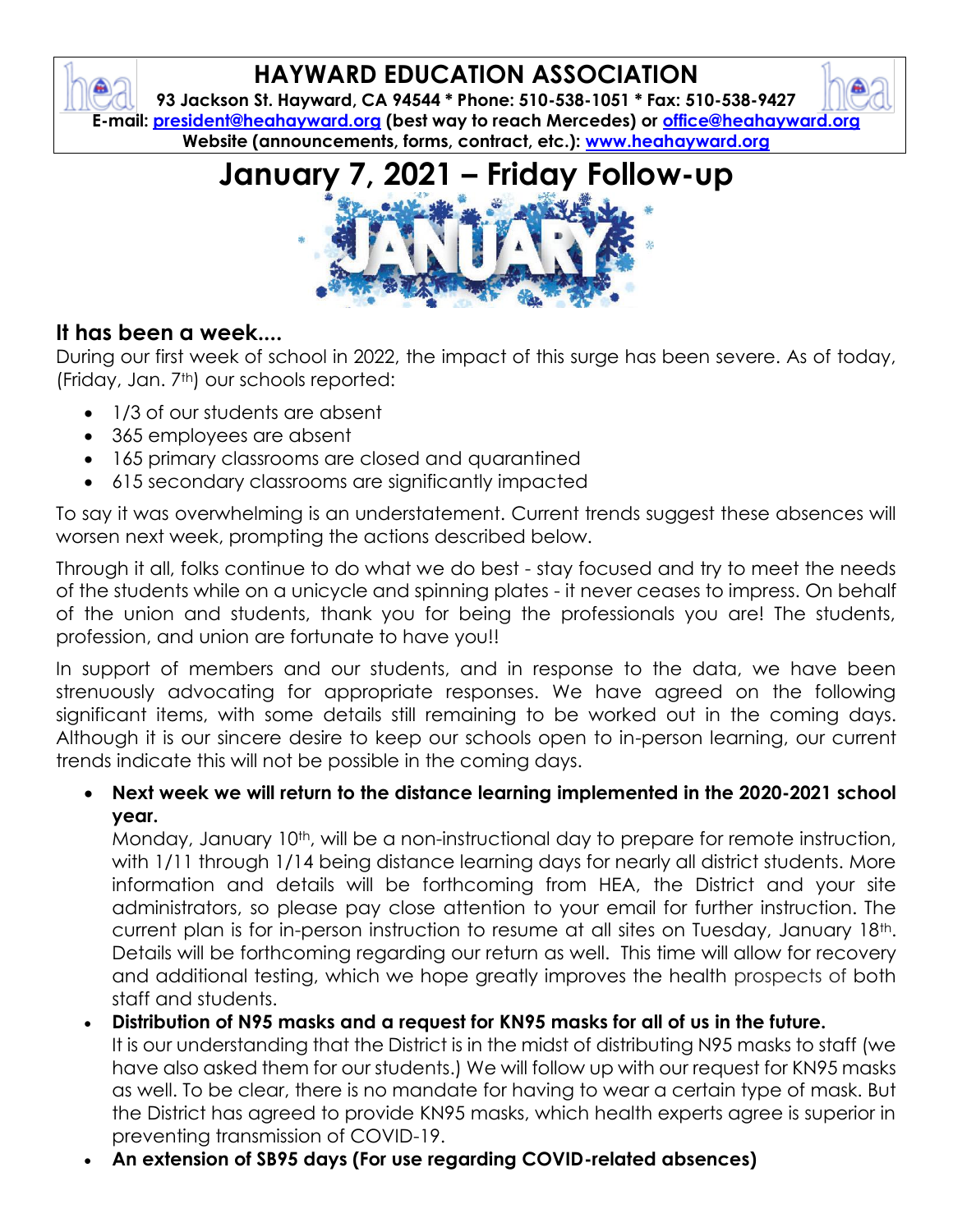We received language today that would extend access to folks' remaining hours (of the original 80 hours given) of SB95 days. The District would need to reconcile the retro days used from September 30 (when the days sunsetted) and extend their use through to at least March 2022. We are expecting to be able to meet to further extend the access to the days as needed, but will update folks as we forge ahead.

• **Expanding testing capacity at sites.**

We are exploring ways to expand testing capacity at sites and reducing turnaround time for results. Expanding capacity and reducing turnaround time will add an important layer of safety to our existing practices. As a reminder, HUSD staff is considered a priority. You should let the folks testing that you are an employee (have your ID with you) and they should have a separate line for you or take you right away. They are also looking at extending the time past school hours to have testing done as well.

#### **Rapid testing**

We have requested rapid tests for staff. The district is pursuing getting the tests available to us.

#### **Quarantined Classes**

It would appear that guidance around the length of time for quarantine and who gets quarantined may be changing. We will make sure that the District provides details reflecting the most current guidelines and practices.

#### **Subbing**

We are in discussion about any proposed changes to our substitute language in the contract. The District would like more of us to make ourselves available to cover absences. We will let you know where it ends. But for now, the contract language says that any subbing is completely voluntary and should be done only during preps and strongly considered in terms of the current health concerns. There is also a provision about dividing students up into other classrooms (no more than 5 students, etc.) but we would advise that folks think long and hard about having this as a practice right now. There is no language about forsaking assignments e.g., EL Specialists or Prep teachers for an all-day subbing assignment. Please remember subbing at this juncture is voluntary.

#### **Events**

Because of the rapid spread and transmission rates of the variants, athletic events and public performances have been canceled and meetings should be held through zoom.

#### **Emergency School Board Meeting**

The HUSD Board of Education will hold an emergency board meeting **TONIGHT, 1/7/22, at 6:30pm** to discuss temporary virtual learning options as a result of the COVID-19 pandemic. **[CLICK HERE](https://www.husd.us/boardt)** for the meeting link and details.

#### **HEA Office Hours**

Congratulations to our HEA Office Manager, Amber Taylor, on welcoming her new baby into the world. To give her time to bond with the newest addition to her family, the HEA Office will be available on a reduced schedule for the month of December and January and any emails sent to **[office@heahayward.org](mailto:office@heahayward.org)** will likely not receive a response until the following Monday, Wednesday, or Friday. Feel free to continue to send emails directly to Mercedes at **[president@heahayward.org](mailto:president@heahayward.org)** if an immediate response is needed.